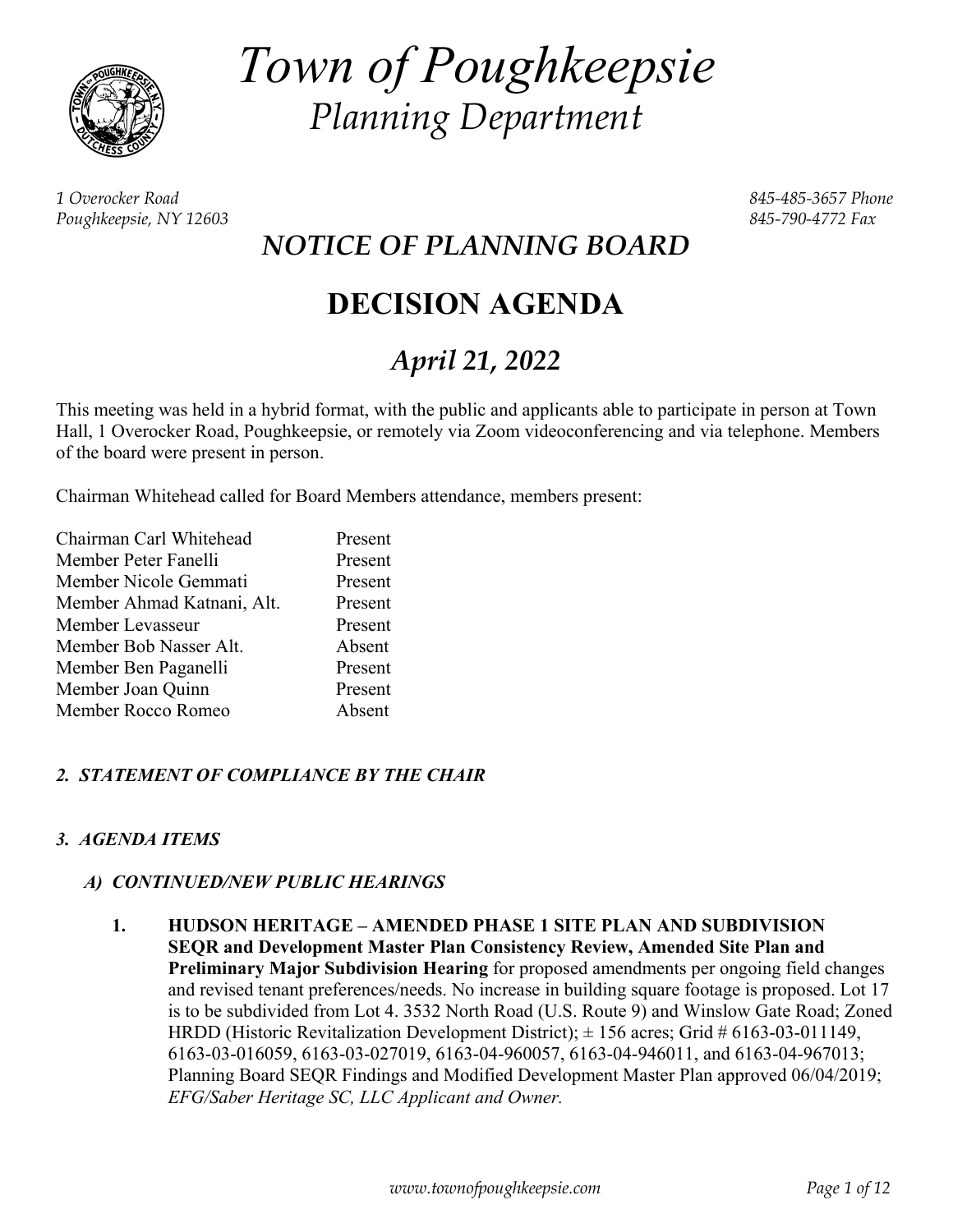A motion was made to open the public hearing.

Moved: Carl Whitehead Seconded: Nicole Gemmati Carried: 7-0

A motion was made to adjourn the public hearing to June 16, 2022.

Moved: Carl Whitehead Seconded: Nicole Gemmati Carried: 7-0

A motion was made that the Planning Board defer further action on this application subject to the following:

Respond in writing to comments of the Planning Board and all comments received from Town departments and Agencies, said responses to be reviewed by the Planning Department as to adequacy and completeness, including but not limited to the following:

- 1. Planning Department comments dated 04/13/22.
- 2. Town Engineer consultant (CPL) comments dated 04/09/22.
- 3. Town traffic consultant (AKRF) comments dated 04/08/22.
- 4. Town Zoning Administrator review (pending).
- 5. Town Water Department review (pending).
- 6. Town Sewer Department review (pending).
- 7. Town Building Department comments dated 03/30/22.
- 8. Town Historic Preservation Commission (Y. Laube) email comments dated 04/06/22.
- 9. Fairview Fire District review (pending).
- 10. Dutchess County Department of Behavioral and Community Health review including a determination of need for approval.
- 11. Dutchess County Department of Planning comments dated 4/21/22.
- 12. Dutchess County Department of Public Works (M. Dutcavich) comments dated 04/04/22.
- 13. New York State Department of Transportation (NYSDOT) review.
- 14. Comments of the Planning Board meeting, including but not limited to the following:
	- a. For proposed separate landfill lot, address owner entity long-term management and Town liability issues with Town counsel.
	- b. Consider Red Hook Dunkin layout as example for revised Building I drive-through layout.
	- c. Consider need for future EV conduits on-site in addition to those installed at Shop Rite.
	- d. Work with the Planning Department on keeping the secondary trail connection to Phase 1 residences (not designed for Dutchess County).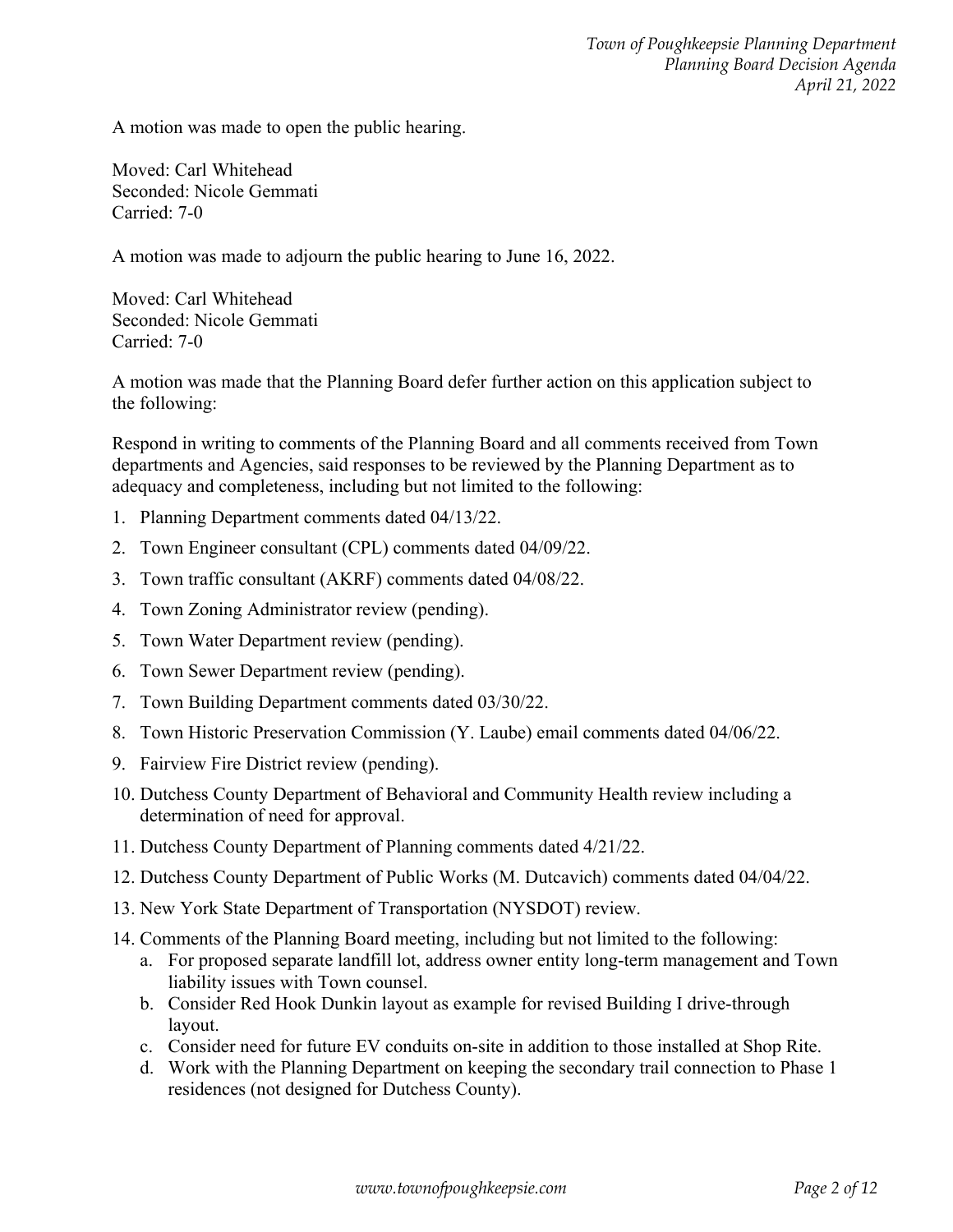Moved: Nicole Gemmati Seconded: Ahmad Katnani Carried: 7-0

# **2. DIAMOND POINT DEVELOPMENT – SELF STORAGE**

**SEQRA Review, Special Use Permit Review, Site Plan Review, and Architectural Review** for a proposed four-story, ±22,075 square foot, climate-controlled storage facility with associated parking and other site improvements. 1998 South Road; B-H (Highway Business) Zoning District; ±2.03 acres; Grid # 6159-03-382273; Unlisted Action; *Diamond Point Development, LLC (Applicant) and Raymond Eng (Trustee).* 

A motion was made to open the public hearing.

Moved: Carl Whitehead Seconded: Nicole Gemmati Carried: 7-0

A motion was made to adjourn the public hearing to June 16, 2022.

Moved: Carl Whitehead Seconded: Nicole Gemmati Carried: 7-0

A motion was made that the Planning Board determine that the proposed Diamond Point Development Self-Storage application would not have a significant adverse impact on the environment for the reasons set forth in the SEQRA Negative Declaration for an Unlisted Action dated April 21, 2022.

Moved: Nicole Gemmati Seconded: Ahmad Katnani Carried: 7-0

A motion was made that the Planning Board defer further action on this application and direct the applicant to respond to comments, in writing, of the Planning Board and those received from Town departments and Agencies including, but not limited to, the following:

- 1. Town Planning Department comments dated April 15, 2022.
- 2. Town Engineering Department comments dated April 8, 2022.
- 3. Town Water Department comments dated April 8, 2022.
- 4. DC Department of Behavioral and Community Health comments dated April 7, 2022.
- 5. Town Traffic Engineer (JMC) comments dated April 7, 2022.
- 6. Town Sewer Department comments dated April 7, 2022.
- 7. Town Zoning Department comments dated April 7, 2022.
- 8. Town Building Department comments dated April 4, 2022.
- 9. Arlington Fire Department comments dated March 30, 2022.
- 10. DC Department of Planning and Development comments dated December 21, 2021.
- 11. NYS Department of Transportation review.
- 12. NYS Department of Environmental Conservation review.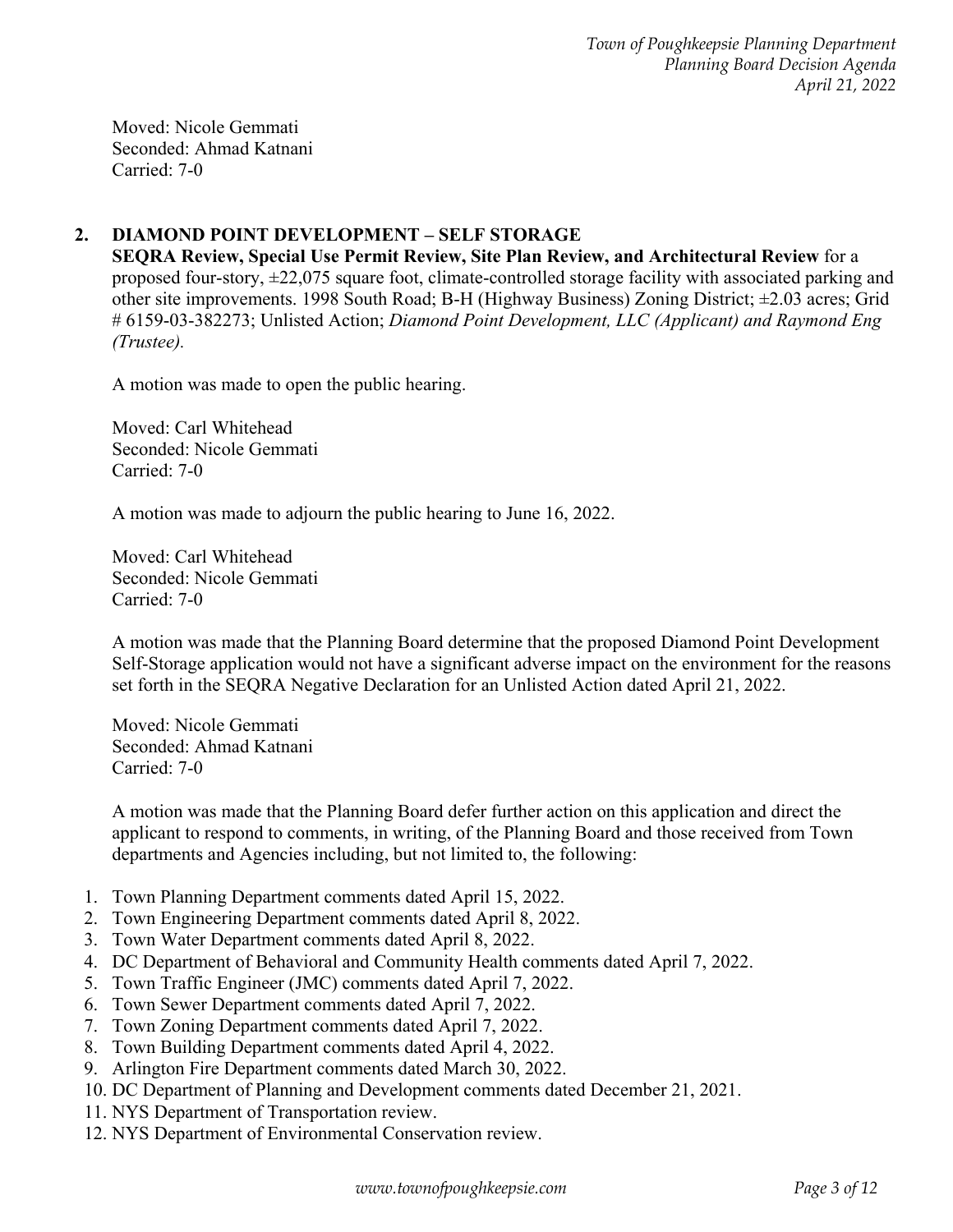Moved: Nicole Gemmati Seconded: Ahmad Katnani Carried: 7-0

# **3. STORE SPACE**

**SEQRA Review, Special Use Permit Review, Site Plan Review, and Architectural Review** for the proposed development of a three (3)-story climate controlled self-storage building with a footprint of  $\pm$ 41,257 square feet with related parking, utilities, landscaping, and stormwater management. 5-16 Budget Drive and 6 Violet Avenue (Town of Poughkeepsie); I-H (Heavy Industrial) Zoning District (Town of Poughkeepsie); Parker Avenue (City of Poughkeepsie); G-RM, Gateway Mixed-Use Residential (City of Poughkeepsie);  $\pm 2.93$  acres,  $\pm 1.31$  acres, and  $\pm 0.77$  acres; Grid #'s 6162-10-463586 (Town), 6162-10-436570 (Town), and 6162-48-428562 (City); Type 1 Action; Storage Cap Poughkeepsie, LP *(Applicant)* and Barbara Mesuda, Inc. *(Owner)*.

A motion was made that the Planning Board open the public hearing.

Moved: Carl Whitehead Seconded: Nicole Gemmati Carried: 7-0

A motion was made that the Planning Board adjourn the public hearing to June 16, 2022.

Moved: Carl Whitehead Seconded: Nicole Gemmati Carried: 7-0

A motion was made that the Planning Board determine that the proposed Store Space application would not have a significant adverse impact on the environment for the reasons set forth in the SEQRA Negative Declaration for a Type 1 Action dated April 21, 2022.

Moved: Nicole Gemmati Seconded: Ahmad Katnani Carried: 7-0

A motion was made that the Planning Board defer further action on this application and direct the applicant to respond to comments, in writing, of the Planning Board and those received from Town departments and Agencies including, but not limited to, the following:

- 1. Town Planning Department comments dated April 15, 2022.
- 2. Fairview Fire Department comments dated April 12, 2022.
- 3. Town Engineering Department comments dated April 11, 2022.
- 4. Town Water Department comments dated April 8, 2022.
- 5. DC Department of Behavioral and Community Health comments dated April 6, 2022.
- 6. Town Zoning Department comments dated April 6, 2022.
- 7. Town Sewer Department comments dated April 6, 2022.
- 8. Town Building Department comments dated March 29, 2022.
- 9. NYS Department of Transportation review.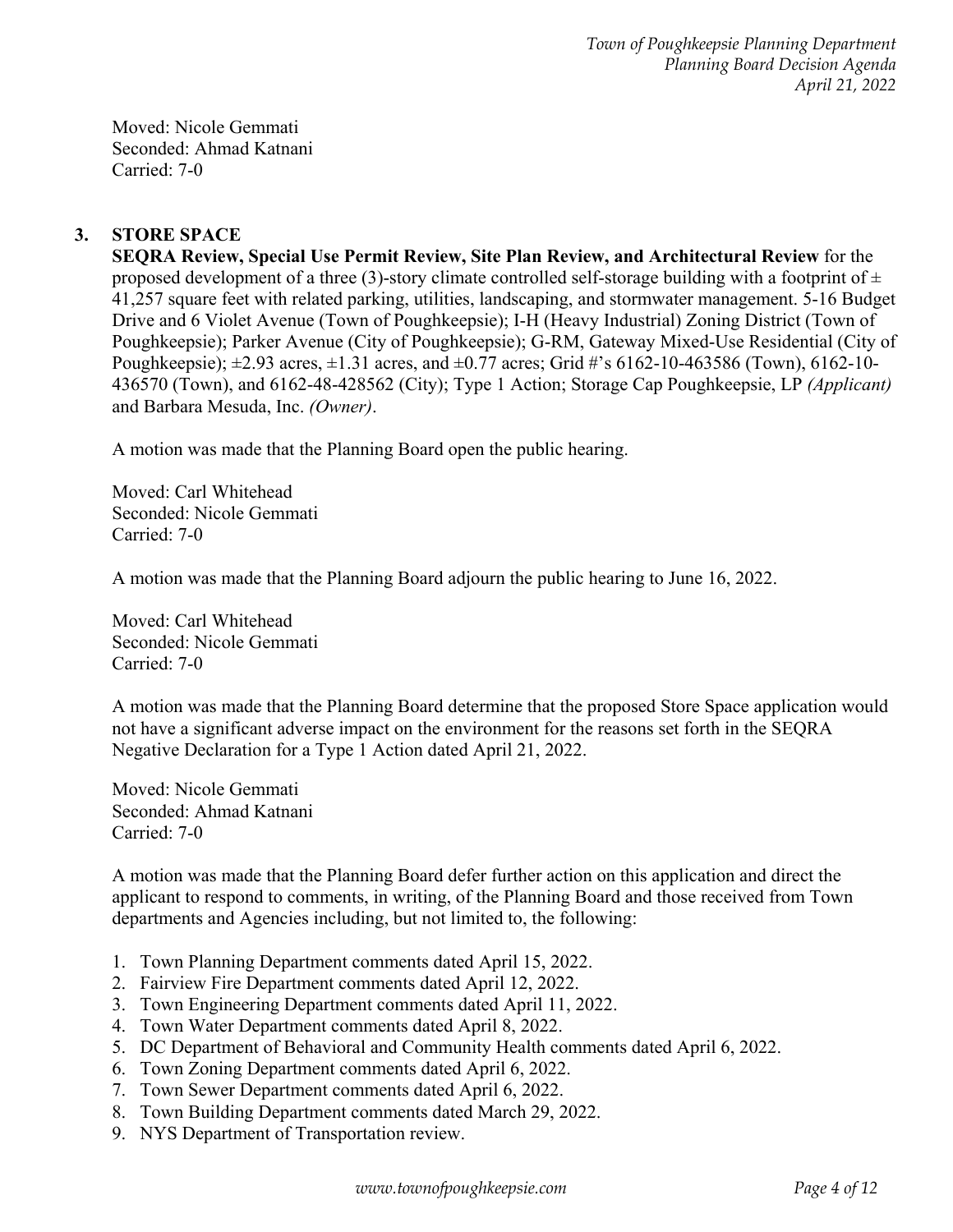- 10. City of Poughkeepsie Planning Department review.
- 11. DC Department of Public Works review.
- 12. NYS Department of Environmental Conservation review.
- 13. Planning Board comments:
	- a. Applicant to reconsider flat roofs included in architecture proposal. Applicant to keep in mind the grade change while considering rooftop screening elements in addition to the architecture style itself.

Moved: Nicole Gemmati Seconded: Ahmad Katnani Carried: 7-0

## **4. 4 BOWER ROAD – MINOR SUBDIVISION**

**SEQRA Review and Final Subdivision Review (Minor)** for the proposed subdivision of one lot into two (2) lots. Two lots to be served by public water and private sewer. 4 Bower Road; R-4A (Residence, Single-Family 4 Acre) Zoning District; ±57.1 acres; Grid # 6263-04-925009; Unlisted Action; *Sean Gottschalk (Applicant) and Douglas Nieters (Owner).*

A motion was made to open the Public Hearing.

Moved: Carl Whitehead Seconded: Nicole Gemmati Carried: 7-0

Motion was made to close the Public Hearing.

Moved: Carl Whitehead Seconded: Nicole Gemmati Carried: 7-0

A motion was made that the Planning Board determine that the proposed 4 Bower Road application for Minor Subdivision would not have a significant adverse impact on the environment for the reasons set forth in the SEQRA Negative Declaration for an Unlisted Action dated April 21, 2022.

Moved: Nicole Gemmati Seconded: Ahmad Katnani Carried: 7-0

A motion that the Planning Board grant conditional minor subdivision approval, subject to the following:

Respond to comments of the Planning Board and those received from Town departments and Agencies and said response to be reviewed by the Planning Department as to adequacy and completeness, inclusive of, but not limited to the following:

- 1. Town Planning Department comments dated April 15, 2022.
- 2. Town Water Department comments dated April 8, 2022.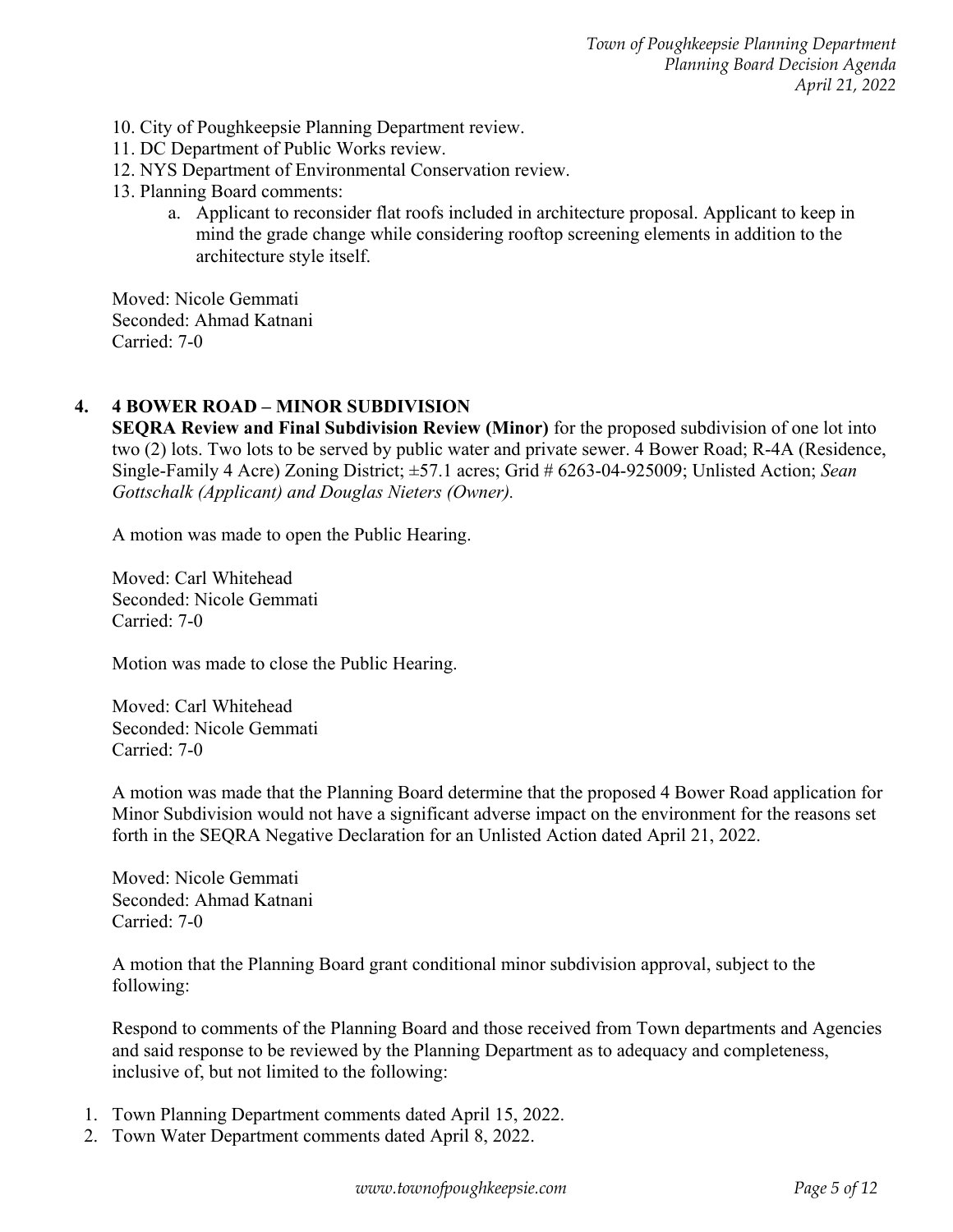- 3. DC Department of Behavioral and Community Health comments dated April 7, 2022.
- 4. Town Engineering Department (CPL) comments dated April 1, 2022.
- 5. Town Highway Department comments dated April 1, 2022.
- 6. Town Zoning Department comments dated March 31, 2022.
- 7. Town Sewer Department comments dated March 31, 2022.
- 8. Town Building Department comments dated March 31, 2022.
- 9. Arlington Fire Department comments dated March 31, 2022.
- 10. NYS Department of Environmental Conservation review.
- 11. Planning Board comments:
	- a. Update note on plat about staking out area of disturbance per discussion with the Town Engineer.
	- b. Update plat to identify long-term wetland delineation at the southeast corner of the property. There is NYSDEC wetland buffer in this area that is not to be encroached upon.

Moved: Nicole Gemmati Seconded: Ahmad Katnani Carried: 7-0

## **5. SADIE'S PLACE – 22 FAIRMONT AVENUE**

**SEQRA Review, Special Use Permit Review, and Site Plan Review** for the proposed change of use from a medical office to a social adult day service with minor site improvements. 22 Fairmont Avenue; ATC (Arlington Town Center) Zoning District; ±0.3341 acres; Grid # 6161-12-930717; Type II Action; *Stacey Lamar (Applicant) and Schemz, LLC (Owner).* 

A motion was made to open the public hearing.

Moved: Carl Whitehead Seconded: Nicole Gemmati Carried: 7-0

A motion was made to close the public hearing.

Moved: Carl Whitehead Seconded: Nicole Gemmati Carried: 7-0

A motion was that the Planning Board determine that the proposal meets the criteria for a SEQRA Type II action pursuant to SEQRA Part  $617.5(c)(18)$  and no further environmental review is required.

Moved: Nicole Gemmati Seconded: Ahmad Katnani Carried: 7-0

A motion was made that the Planning Board grant conditional special use permit approval and site plan approval, subject to the following: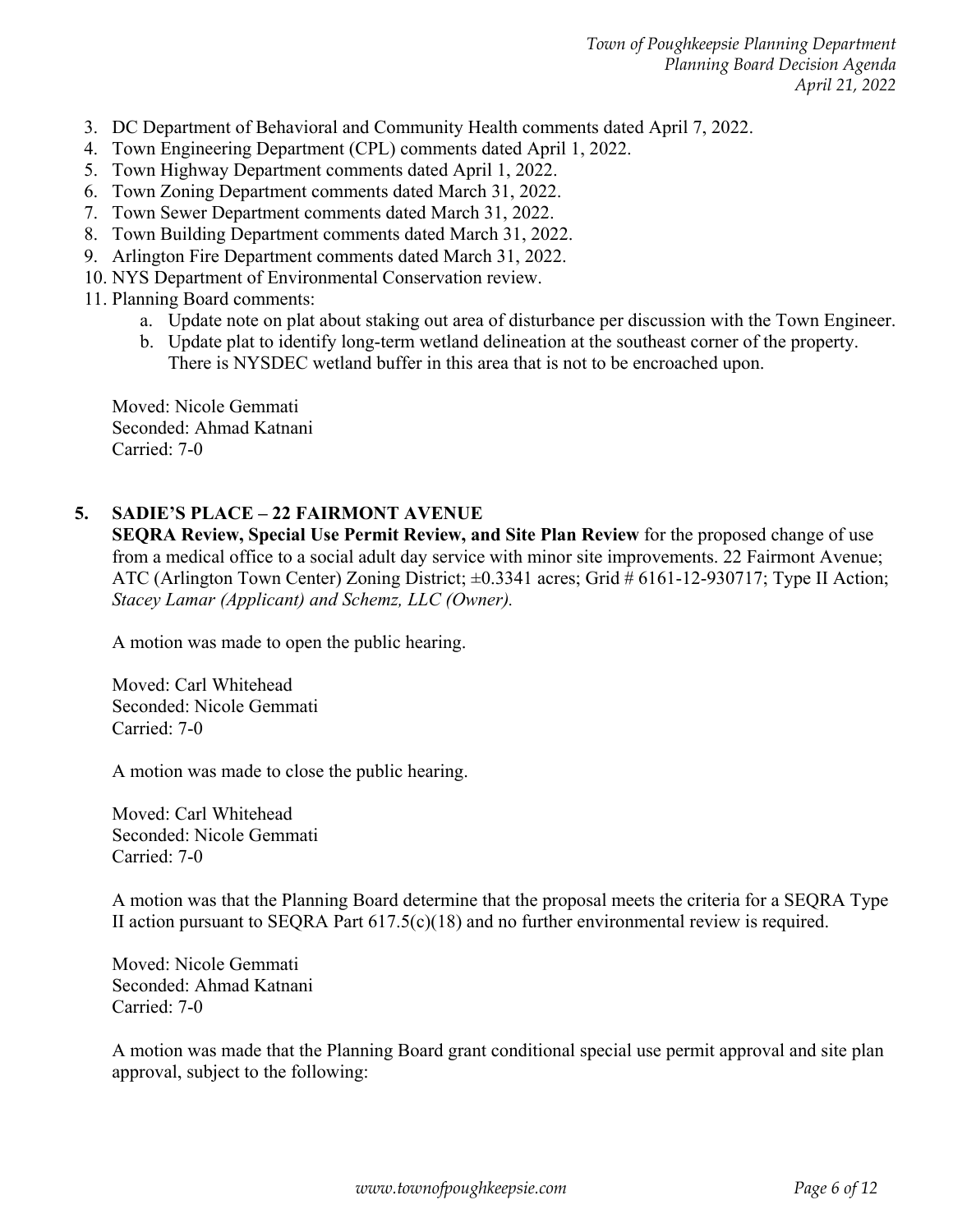Respond to comments of the Planning Board and those received from Town departments and Agencies, and said responses to be reviewed by the Planning Department as to adequacy and completeness, inclusive of, but not limited to, the following:

- 1. Town Planning Department comments dated April 15, 2022.
- 2. Town Water Department comments dated April 7, 2022.
- 3. Town Engineering Department comments dated April 5, 2022.
- 4. DC Department of Planning and Development comments dated April 1, 2022.
- 5. Town Highway Department comments dated April 1, 2022.
- 6. Arlington Fire Department comments dated March 30, 2022.
- 7. Town Zoning Department comments dated March 30, 2022.
- 8. Town Sewer Department comments dated March 30, 2022.
- 9. Town Building Department comments dated March 29, 2022.

Moved: Nicole Gemmati Seconded: Ahmad Katnani Carried: 7-0

## **6. SAVONA'S REAR DINING AREA**

**Site Plan Hearing** for proposed construction of a rear dining patio of 575 square feet with a seating capacity of 39 persons maximum. 1 Collegeview Avenue; ATC (Arlington Town Center) Zoning District; ±0.44 acre; Grid # 6161-12-823675; Type II Action; *Tinkelman Architecture, PLLC (Applicant) and College Properties LLC (Owner).*

A motion was made to open the public hearing.

Moved: Carl Whitehead Seconded: Nicole Gemmati Carried: 7-0

A motion was made to close the public hearing.

Moved: Carl Whitehead Seconded: Nicole Gemmati Carried: 7-0

A motion was made that the Planning Board determine that the proposal meets the criteria for a SEQRA Type II action pursuant to SEQRA Part 617.5(c)(9), requiring no further environmental review.

Moved: Nicole Gemmati Seconded: Ahmad Katnani Carried: 5-2 (Nay: P. Fanelli, N. Gemmati)

A motion was made that the Planning Board grant conditional site plan approval for Savona's Rear Dining Area Site Plan, subject to the following: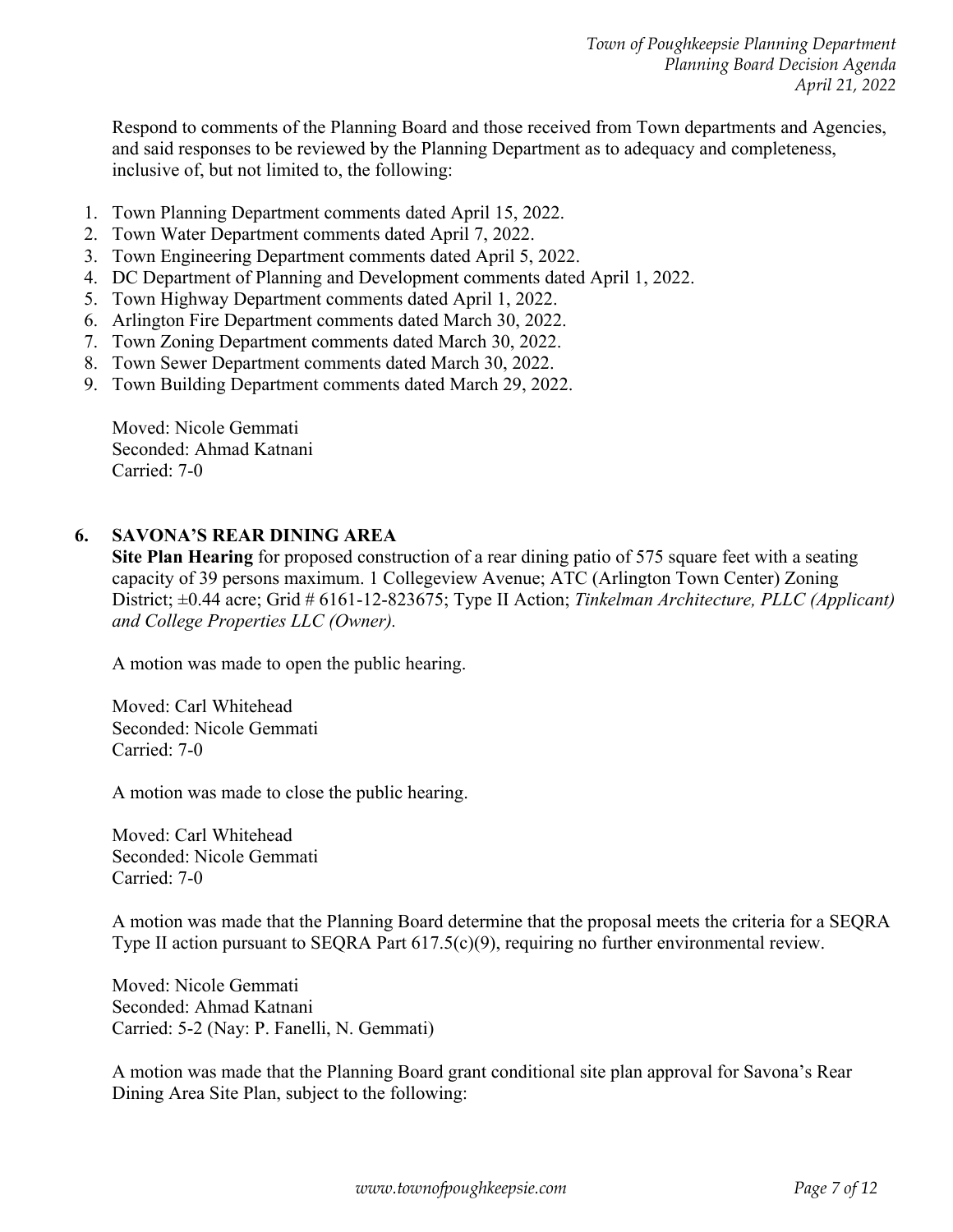Respond to comments of the Planning Board and those received from Town departments and Agencies and said response to be reviewed by the Planning Department as to adequacy and completeness, inclusive of, but not limited to, the following:

- 1. Town Planning Department comments dated April 11, 2022.
- 2. Town Engineering Department comments dated April 6, 2022.
- 3. Town Zoning Department comments dated March 30, 2022.
- 4. Planning Board comments, including but not limited to the following:
	- a. The applicant confirmed that plants are along the top of the screen fence.
	- b. The Board conditioned architecture on providing emergency lighting for the patio and alley. The alley was identified as a secondary egress for emergency purposes, not for dining access.
	- c. The Board was agreeable to the applicant's description of LED lit candles on tables; and/or providing lighting along the bottom of the fence for the dining area, but not beyond the enclosure.

Moved: Nicole Gemmati Seconded: Ahmad Katnani Carried: 5-2 (Nay: P. Fanelli, N. Gemmati)

A motion was made to accept the Architecture as presented, conditional upon addressing lighting comments.

Moved: Carl Whitehead Seconded: Nicole Gemmati Carried: 5-2 (Nay: P. Fanelli, N. Gemmati)

## **7. 8 TUCKER DRIVE**

**SEQRA Review, Recommendation to the Town Board for a Zoning District Change, Site Plan Review, and Aquatic Resources Protection Permit Review** for a proposed zoning district change from B-SC to I-L in order to construct a contractor's yard used for storing contractor's materials and equipment. File Lot #8 – Tucker Drive; B-SC (Shopping Center Business) Zoning District; ±11.51 acres; Grid # 6262-03-194055; Unlisted Action; *Lepore Real Estate Holdings, LLC, Applicant and 8 Tucker Drive, LLC (Owner).*

Motion was made that the Planning Board adjourn the Public Hearing to May 19, 2022.

Moved: Carl Whitehead Seconded: Nicole Gemmati Carried: 7-0

## **8. 511 HAIGHT AVENUE**

**SEQRA Review and Site Plan Review** for the proposed demolition of an existing hot tub and existing shed in order to construct five (5) new parking spaces at the rear of the existing building. Site changes also include the construction of two (2) accessible parking spaces on the west side of the existing building. 511 Haight Avenue; Arlington Town Center (ATC) Zoning District; ±0.16 acres; Grid # 6161- 08-833780; Unlisted Action; *Diane and Stephen Morgan, Applicants and Owners.*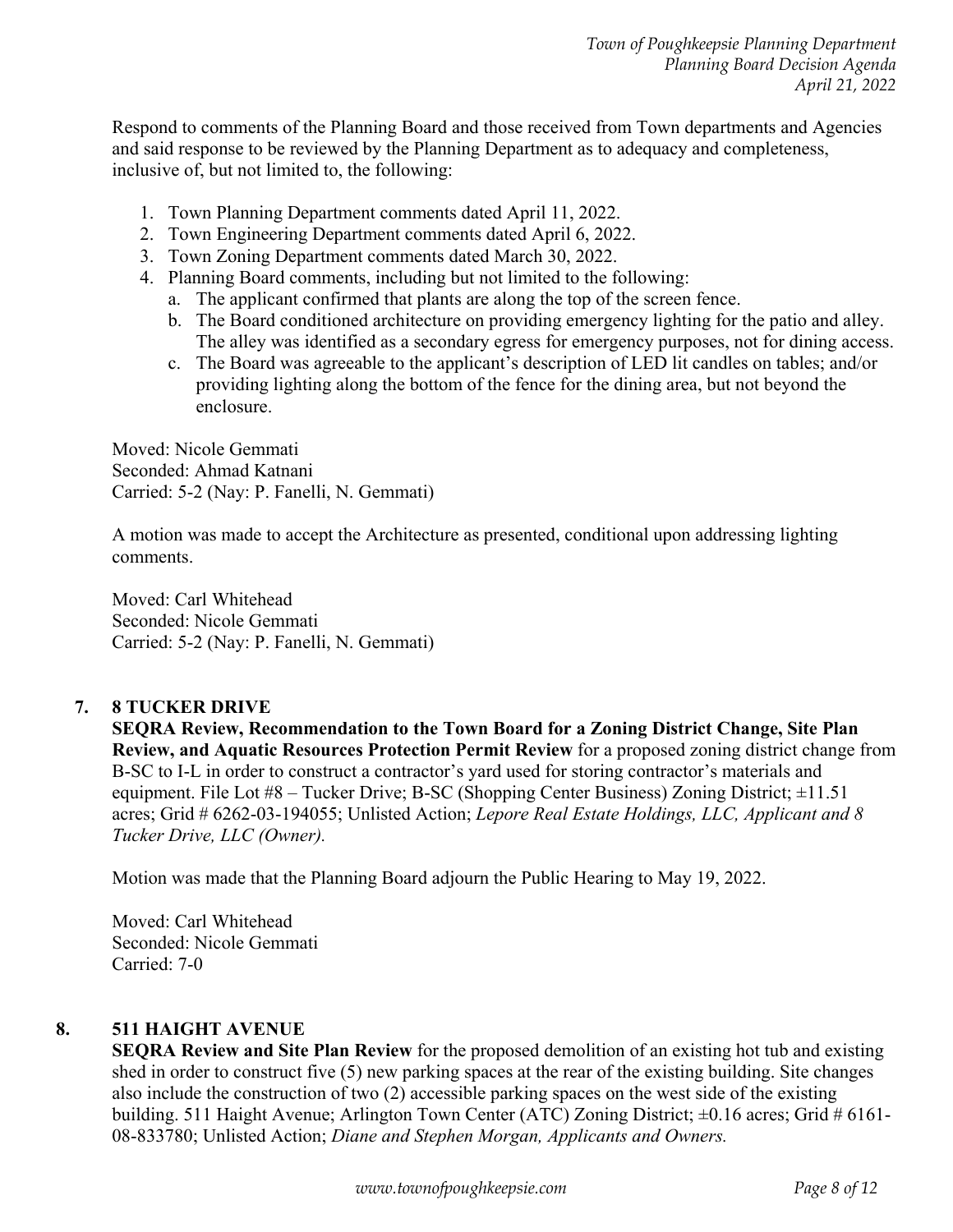Motion was made that the Planning Board adjourn the Public Hearing to May 19, 2022.

Moved: Carl Whitehead Seconded: Nicole Gemmati Carried: 7-0

## **9. ARLINGTON FARMS – MALABAR REALTY LLC**

**SEQR Review, Special Use Permit, Site Plan and Architectural Review** for proposed demolition of the existing structures on the site and the construction of a one-story gas station-convenience store (3,400 SF), gas canopy with eight gasoline filling positions, and other site improvements. 798-802 Dutchess Turnpike; Zoned B-H (Highway-Business) District; 0.81 +/- acre; Grid #s 6262-04-571014; SEQRA Negative Declaration adopted February 19, 2015, conditional Site Plan approval granted December 17, 2015 (expired); *Malabar Realty, LLC, Owner.* 

Motion was made that the Planning Board adjourn the Public Hearing to May 19, 2022.

Moved: Carl Whitehead Seconded: Nicole Gemmati Carried: 7-0

#### **10. STEWART'S SHOPS – 2245 SOUTH ROAD**

**Special Use Permit Review and Site Plan Review** for the construction of a new 3,696 square foot Stewart's Shop and a 2,440 square foot self-service gasoline canopy and fueling area. 2245 South Road; Zoned BH (Highway Business); ±0.949 acres; Grid # 6159-01-249880; Unlisted Action; *Stewart's Ice Cream, Co., Inc., Owner.* 

Motion was made that the Planning Board adjourn the Public Hearing to May 19, 2022.

Moved: Carl Whitehead Seconded: Nicole Gemmati Carried: 7-0

#### *B) MOTION TO ALLOW PUBLIC COMMENT ON REMAINING AGENDA ITEMS Comments limited to three (3) minutes.*

 Moved: Carl Whitehead Seconded: Nicole Gemmati Carried: 7-0

#### *MOTION TO END PUBLIC COMMENT SESSION.*

 Moved: Carl Whitehead Seconded: Nicole Gemmati Carried: 7-0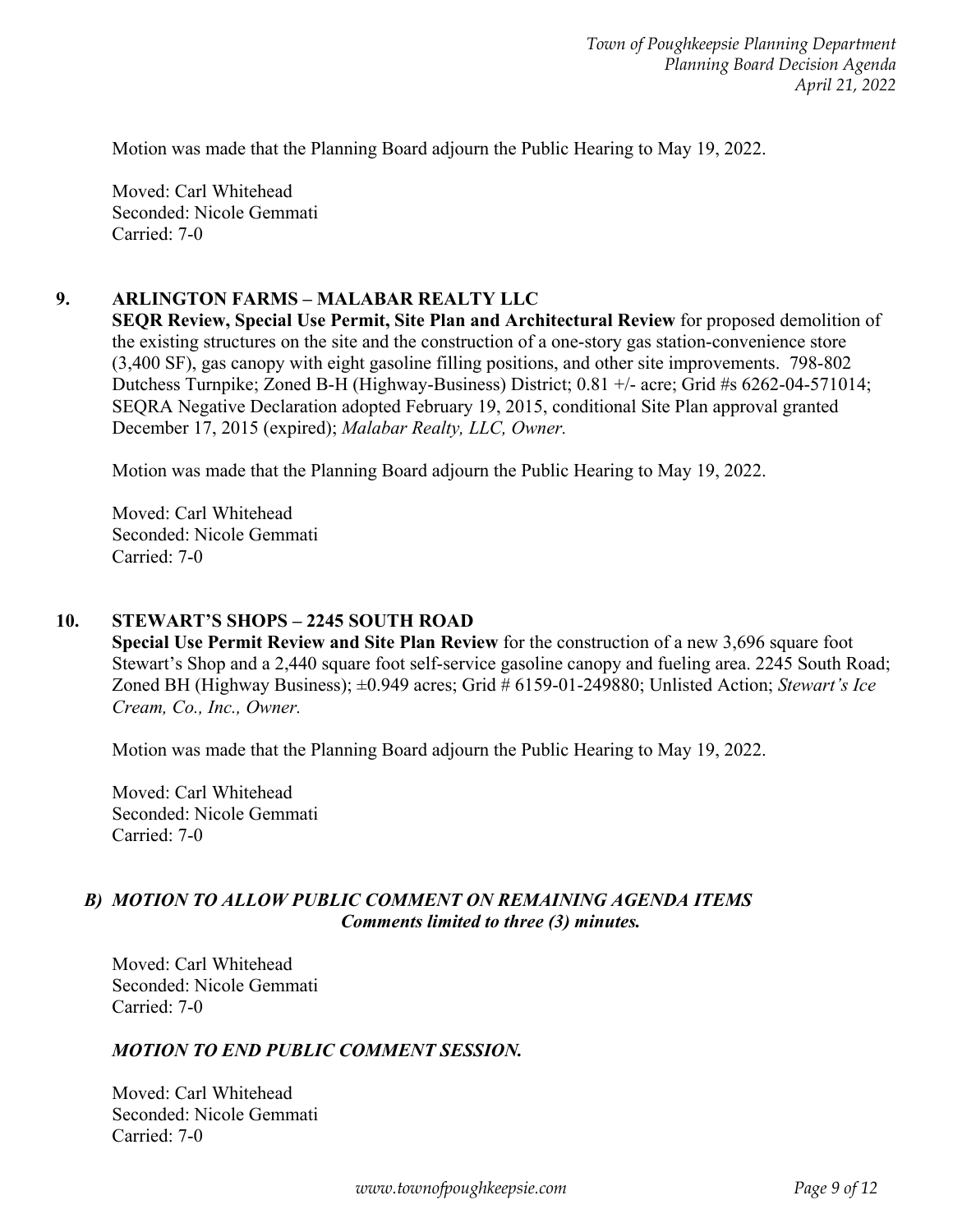# *C) PLAN REVIEWS*

# **1. ALLSPACE SELF-STORAGE FACILITY EXPANSION**

**SEQRA Declaration of Lead Agency Intent, Site Plan and Special Use Permit Review, and Rezoning Recommendation to the Town Board** for a proposed expansion of an existing self-storage facility by eight new self-storage structures, by redesign of internal site access and development of an adjacent, vacant parcel, subject to Town Board zoning amendment. 100-120 Salt Point Turnpike (Lot 1) and 231-245 North Grand Avenue (Lot 2); Zoned I-L (Light Industry) District and R-M (Residence Multifamily) District, respectively; 15.741 acres; Grid #s 6162-02-814518 and 6162-16-860468, respectively; Type I Action; *Page Park Associates LLC, Applicant and Owners.* 

A motion was made that the Planning Board declare its intent to be the Lead Agency to coordinate the environmental review of the proposed project as a Type I Action, and authorize the Planning Department's circulation of the Notice of Intent, a copy of the EAF, and a copy of the application to identified involved agencies.

Moved: Nicole Gemmati Seconded: Ahmad Katnani Carried: 7-0

A motion was made that the Planning Board defer further action on this application pending establishment of a Lead Agency, and subject to the following:

Respond to comments of the Planning Board and those received from Town departments and Agencies, said responses to be reviewed by the Planning Department as to adequacy and completeness, including but not limited to the following:

- 1. Town Planning Department comments dated April 12, 2022.
- 2. Town consulting Engineer (CPL) comments dated April 9, 2022.
- 3. Town Zoning Administrator comments dated March 31, 2022.
- 4. Town Water Department comments dated April 8, 2022.
- 5. Town Sewer Department comments dated March 30, 2022.
- 6. Building Department comments dated March 31, 2022.
- 7. Building Department (Flooplain Administrator) comments dated April 5, 2022.
- 8. Arlington Fire District comments dated April 5, 2022.
- 9. Dutchess County Department of Planning comments dated April 11, 2022.
- 10. Dutchess County Department of Public Works' review.
- 11. New York State Department of Transportation's review.
- 12. New York State Department of Environmental Conservation's review.
- 13. Comments of the Planning Board meeting, including but not limited to the following:
	- a. Show elevation of the Rail Trail in relation to existing and proposed storage buildings.
	- b. For review of visual effects, address leaf-off conditions, roof color.

Moved: Nicole Gemmati Seconded: Ahmad Katnani Carried: 7-0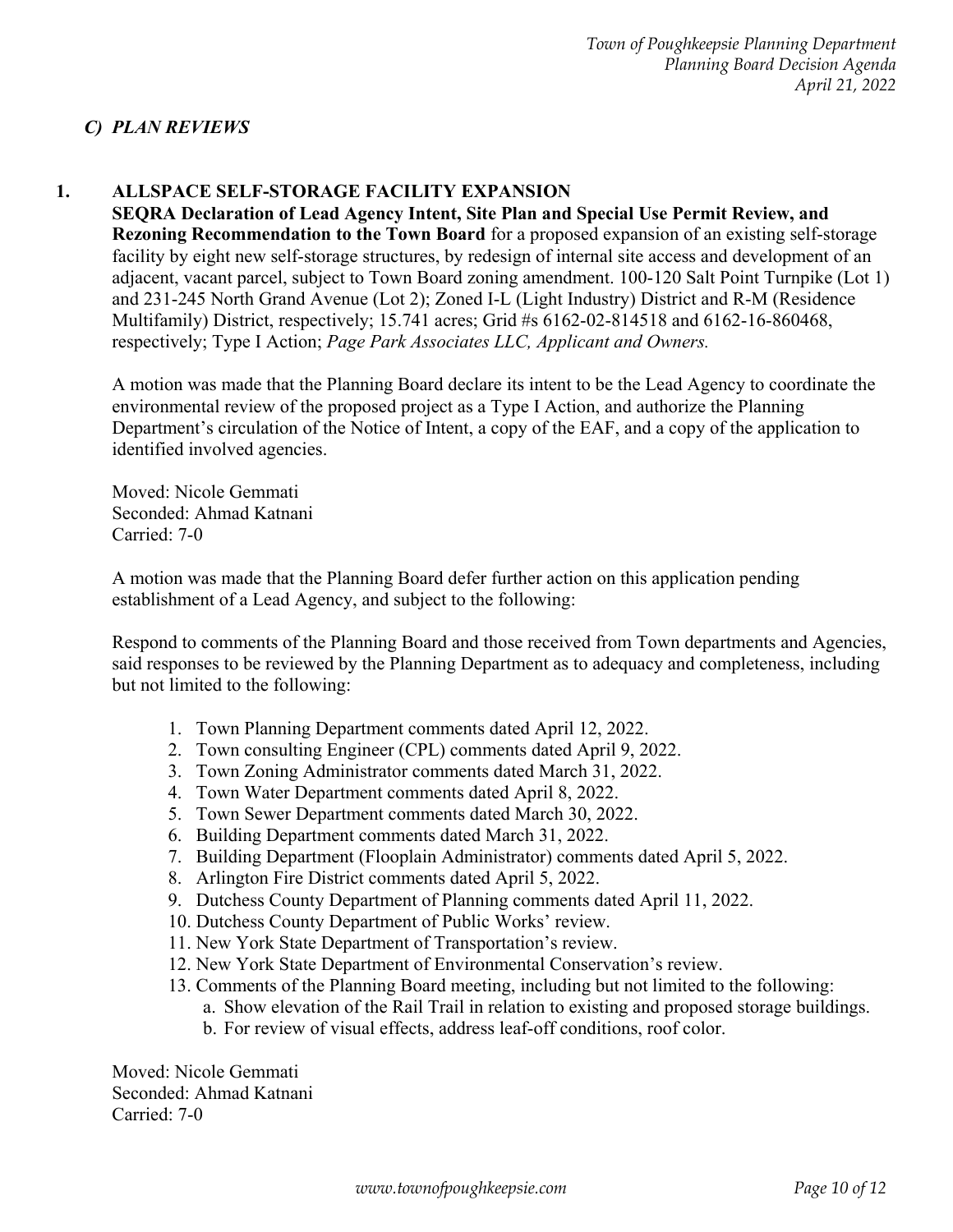# **2. EASTDALE VILLAGE – AMBULATORY SURGERY CENTER (BUILDING F)**

**Architectural Review** of Building F, Ambulatory Surgical Center, as conditionally approved by the 17th Amended Site Plan and Lot Line Alteration for Lot 9W. 325 Founders Way and 949 Dutchess Turnpike; Zoned MHC (MacDonnell Heights Center); Grid #6262-04-769361 and -776348; Type II Action; *MHTC Development, LLC, Owner.* 

A motion was made that the Planning Board accept architectural review for Building F (one story), conditioned upon adding features to visually break up the building length (*e.g.,* dormers to either side of the center, and a cupola in the center), subject to review and approval by the Planning Board Chairman and staff.

Moved: Carl Whitehead Seconded: Nicole Gemmati Carried: 7-0

## **3. EASTDALE VILLAGE – BUILDINGS K1-K2 AND GAZEBO Y3**

**Architectural Review** of Buildings K1-K2 (Lots 6Ea and 6Eb) and Gazebo Y3 (Lot 7E), as conditionally approved by the 17<sup>th</sup> Amended Site Plan. 5 Eastdale Avenue South and 15 Victory Lane; Zoned MHC (MacDonnell Heights Center); Grid #6262-04-771284 and -828251; Type II Action; *5 Eastdale Avenue, LLC and MHTC Development, LLC, Owners.* 

A motion was made that the Planning Board accept architectural review as presented for attached Buildings K1 and K2.

Moved: Carl Whitehead Seconded: Nicole Gemmati Carried: 7-0

A motion was made that the Planning Board accept architectural review as presented for Gazebo Y3.

Moved: Carl Whitehead Seconded: Nicole Gemmati Carried: 7-0

# **4. CHILI'S – 2016-2024 SOUTH ROAD**

**Architectural Review** for the repainting of an exterior façade to an updated color scheme and replacement of fabric awnings with plain black metal awnings at an existing Chili's restaurant. 2016- 2024 South Road; B-H (Highway Business) Zoning District; ±9.31 acres; Grid # 6159-03-424307; Type II Action; *Brenna Shouse/Consolidated Development Services (Applicant) and WWA Route 9 Company, LLC (Owner).*

A motion was made move that the Planning Board grant architectural approval as presented and direct the applicant to respond to comments of the Planning Board and those received from Town departments and Agencies including, but not limited to, the following:

- 1. Town Planning Department comments dated April 15, 2022 (this document).
- 2. Town Water Department comments dated April 7, 2022.